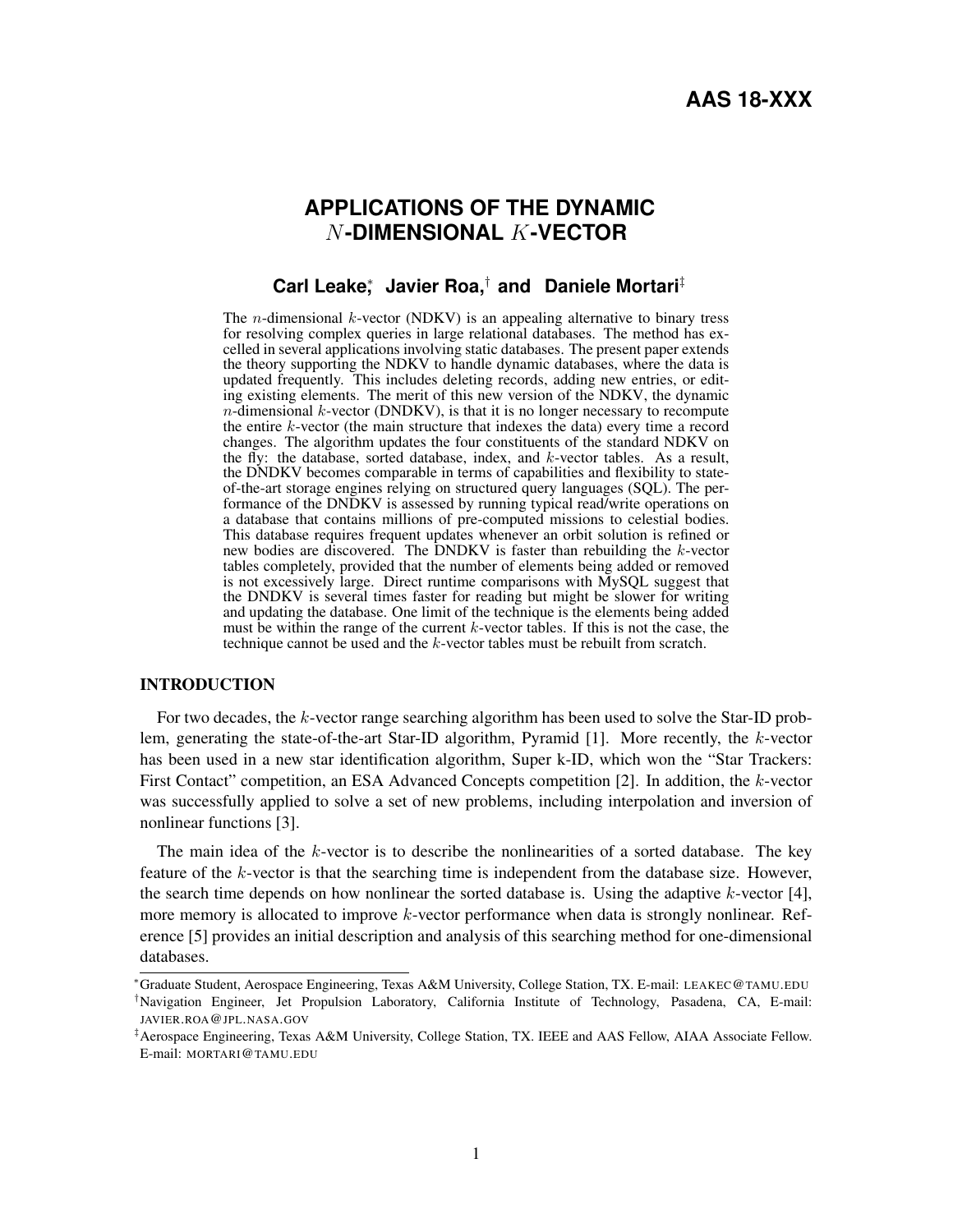Recently [6], the one-dimensional k-vector was extended to *n*-dimensions; it is called the *n*dimensional  $k$ -vector (NDKV). The NDKV has been used to solve problems such as: massive multidimensional database searching, satellite coverage, and observer position estimation using pulsars. However, all of these problems use static databases.

This paper extends the use of NDKV by providing a technique to handle dynamic databases, and applies that technique to a database of missions to celestial bodies. Extending the NDKV to dynamic databases increases the utility of the NDKV to astrodynamicists because many astrodynamic databases –databases of orbital debris, databases of trajectory data, databases of potential missions, etc.– are dynamic. This technique avoids completely rebuilding the  $n$  k-vector tables by leveraging some of their properties to efficiently update them. Thus, avoiding the computationally expensive process of rebuilding the  $n$  k-vector tables from scratch.

The paper is organized as follows. The next section introduces the concept of the NDKV and some key definitions. Next, the two sections that follow explain how the dynamic NDKV (DNDKV) is constructed by adding and removing elements from the database. After discussing the potential for parallelization, the database of pre-computed missions used for testing is defined. The last section includes the tests that compare the performance of the DNDKV with MySQL, a very common database management service used in production systems.

#### PARTS OF THE NDKV

Before delving into the technique to handle dynamic databases, it is important to understand the constituents of the NDKV. Note, this section assumes some familiarity with the general NDKV technique. Readers lacking familiarity with the general technique may refer to the 1*-dimensional* k*-vector* and *NDKV* sections of Ref. [6].

The NDKV consists of four constituents\*:

- 1. database
- 2. sorted database (sorted row-wise)
- 3. index that maps from the database to the sorted database (referred to hereafter as the index)
- 4. k-vector tables

All of these constituents are stored as a matrix of size  $[N_D, N_E]$  where  $N_D$  is the number of dimensions and  $N_E$  is the number of elements. The mathematical relationship between the first three constituents is shown in Eq. (1),

$$
\mathbf{S}_{i}(j) = \mathbf{D}_{i}(\mathbf{I}_{i}(j)) \quad \text{where} \quad i \in [1, N_{D}], \tag{1}
$$

S is the sorted database, D is the database, and I is the index.

The fourth constituent of the NDKV is the  $k$ -vector tables. For readers who are unfamiliar with how the k-vector tables are constructed and used, refer to Ref. [6]. Restated here, because it is of significant importance for adding and deleting elements in the database, is how to retrieve elements between two indices,  $[y_a, y_b]$ , along one of the dimensions. Let i indicate the dimension being

<sup>∗</sup>The NDKV may instead consist of three constituents where the sorted database is removed from the set and the sorted database is "accessed" via the database and the index as shown in Eq. (1)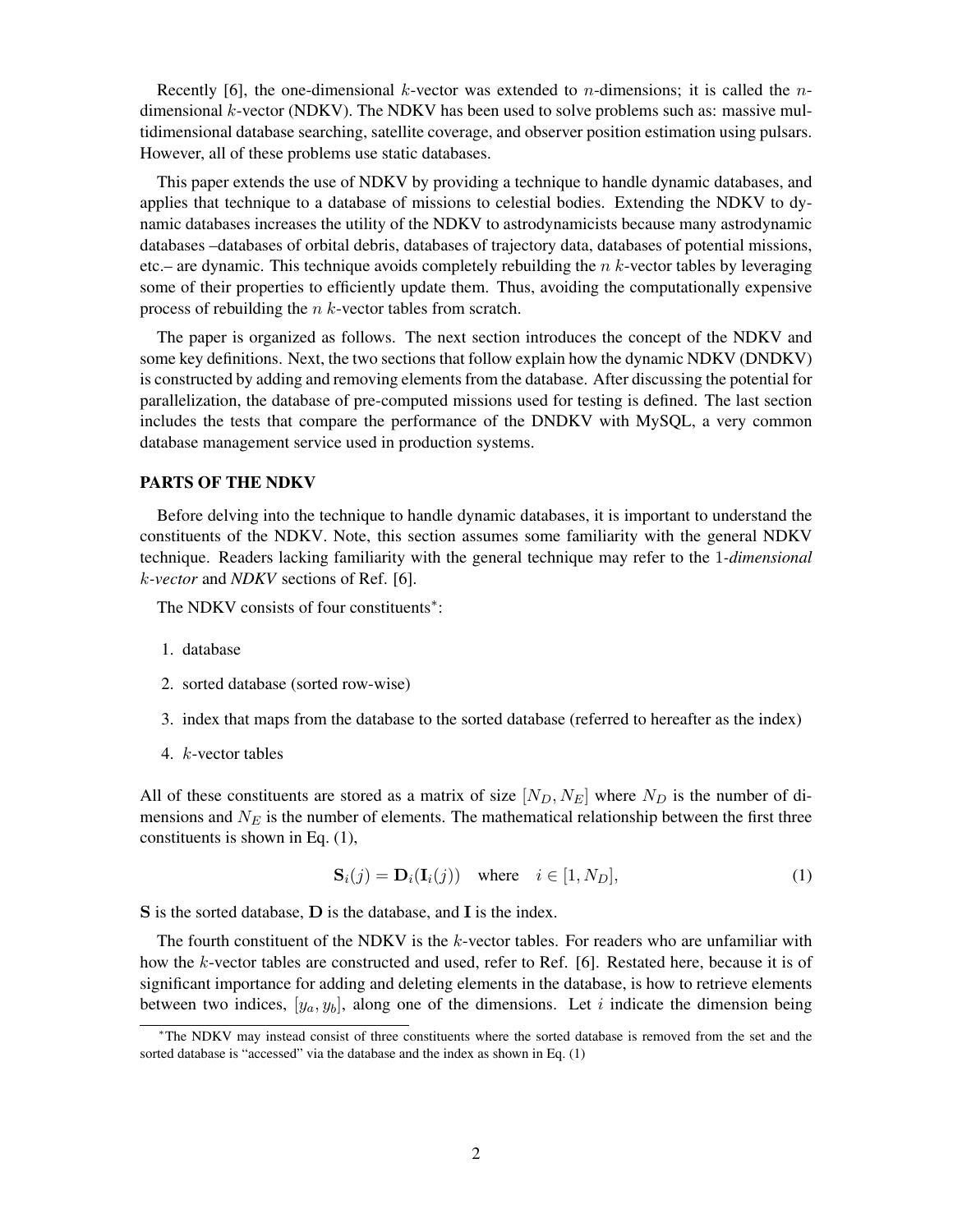searched along,  $m_i$  be the slope of the k-vector for the given dimension, and  $q_i$  be the intercept of the k-vector for the given dimension. Two indices,  $k_a$  and  $k_b$ , are defined according to

$$
k_a = \left\lfloor \frac{y_a - q}{m} \right\rfloor + 1, \quad \text{and} \quad k_b = \left\lceil \frac{y_b - q}{m} \right\rceil, \tag{2}
$$

where  $|X|$  is the greatest integer lower than X (the floor function), and  $|X|$  is the lowest integer greater than X (the ceil function). The elements  $D_i(j)$  that are within the search range  $[y_a, y_b]$ are  $\mathbf{D}_i(\mathbf{I}_i(\mathbf{K}_i(k_a : k_b))),$  or as indexed via MATLAB would be  $\mathbf{D}(i, \mathbf{I}(i, \mathbf{K}(i, k_a : k_b))),$  where K is the k-vector table. It should be noted that  $k_a$  and  $k_b$  may return extraneous elements; therefore, a very small linear search may need to be performed at the endpoints to ensure no extraneous elements exist.

The following two sections demonstrate how to efficiently add and remove elements from the NDKV. Each of these processes will require updating the four constituents of the NDKV. When programming the process, the authors found it easiest and most efficient to implement the technique via a class structure. Using the class structure made it simple to internally add features, such as padding arrays with extra zeros to avoid reallocating memory each time an element was added, that may be more difficult to handle with a set of independent functions. Furthermore, each of these processes will require looping over the number of dimensions. Therefore, for a 1-dimensional  $k$ -vector (or just  $k$ -vector) this loop can be removed.

#### ADDING ELEMENTS

Adding elements to the database requires updating the four constituents of the NDKV. First, a double loop is implemented that updates the database, index, and  $k$ -vector tables. The outer loop is over the dimension and the inner loop is over the elements that are being added. The outer loop will use index i where  $i \in [1, N_D]$  and the inner loop will use index j where  $j \in [1, N_A]$  where  $N_A$ is the number of elements being added. Then, the sorted database is rebuilt by using the database and the index. For brevity, a MATLAB style convention will be used in this section for indexing matrices. For example, the element in the  $i^{\text{th}}$  row and the  $j^{\text{th}}$  column of matrix **A** would be accessed by  $A(i, j)$ . In addition, a colon will indicate all possible index values along a dimension. For example, the entire first row of **A** can be indexed using  $A(1, :)$ .

The index and  $k$ -vector tables are updated by leveraging two properties of the  $k$ -vector tables. The first property is the values of the  $k$ -vector tables indicate how many data points are below the associated value in the mapping function. For example, if  $\mathbf{K}(i, 3)$  is 5, then there are 5 elements below the third value in the mapping function. The second property is the  $k$ -vector tables can be used to quickly locate the position in the index where the new element will be added.

Thanks to the first property of the  $k$ -vector, it is possible to locate the positions in the  $k$ -vector tables where the changes need to be made:

$$
K_{\text{ind}} = \left[ \frac{\mathbf{E}_A(i,j)}{m(i)} + q(i) \right]
$$
  

$$
\mathbf{K}(:, K_{\text{ind}} : N_E) = \mathbf{K}(:, K_{\text{ind}} : N_E) + 1
$$
 (3)

where  $\mathbf{E}_A$  is the set of column vector elements to be added. Equation (3) updates the k-vector tables.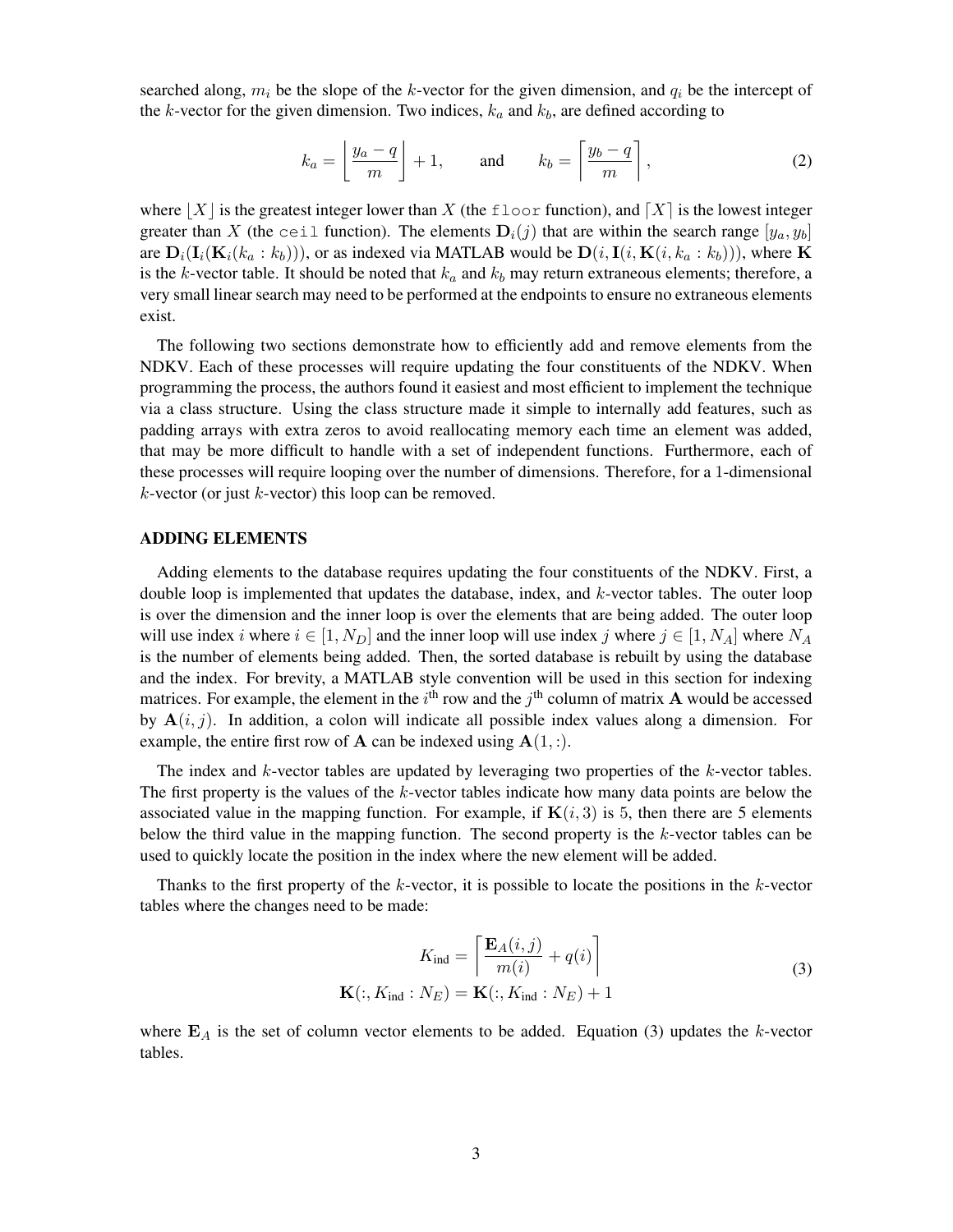The position in the index where the new element will be stored is located making use of the second property,

$$
k_b = \mathbf{K}(i, K_{\text{ind}} - 1),\tag{4}
$$

where  $k_b$  is the position in the index just below the position where the new element will be inserted and  $K_{\text{ind}}$  is found according to Eq. (3). A linear search is used to increment the value of  $k_b$  until the position of the index just below where the new element will be inserted is found. For databases that are nearly linear when sorted, this linear search typically has to go through 0 or 1 iterations to locate the position where the new element index will be inserted. The new element index is  $N_E + j$ . Then, the  $i^{\text{th}}$  row of the index can be restructured using

$$
\mathbf{I}(i, 1: N_E) = [\mathbf{I}(i, 1: kb), N_E + j, \mathbf{I}(i, kb + 1: N_E)]
$$
\n(5)

and the database is updated inside the double loop like

$$
\mathbf{D}(i, N_E + j) = \mathbf{E}_{\mathbf{A}}(i, j). \tag{6}
$$

Once the double loop is finished, the final steps are to update the number of elements and rebuild the sorted database. The number of elements  $N_E$  is updated with the number of added elements,  $N_A$ 

$$
N_E = N_E + N_A. \t\t(7)
$$

Finally, the sorted database is rebuilt row by row according to

$$
\mathbf{S}(i,1:N_E) = \mathbf{D}(i,\mathbf{I}(i,1:N_E)).
$$
\n(8)

Algorithm 1 provides pseudocode that supplements the explanation given in this section.

| <b>Algorithm 1 Adding Elements</b>                                  |
|---------------------------------------------------------------------|
| 1: for $i \in [1, N_D]$ do                                          |
| for $j \in [1, N_A]$ do<br>2:                                       |
| $K_{\text{ind}} = \text{ceil}(E_A(i,j)/m(i) + q(i))$<br>3:          |
| $k_b = \mathbf{K}(i, K_{\text{ind}} - 1)$<br>4:                     |
| {Perform a linear search to find the exact value of $k_b$ }         |
| while $D(i, I(i, k_b)) > E_A(i, j)$ do<br>5:                        |
| $k_b = k_b + 1$<br>6:                                               |
| end while<br>7:                                                     |
| ${\bf K}(:,K_{\rm ind}:N_E)={\bf K}(:,K_{\rm ind}:N_E)+1$<br>8:     |
| $I(i, 1 : N_E) = [I(i, 1 : kb), N_E + j, I(i, kb + 1 : N_E)]$<br>9: |
| $\mathbf{D}(i, N_E + i) = \mathbf{E}_{\mathbf{A}}(i, i)$<br>10:     |
| end for<br>11:                                                      |
| 12: end for                                                         |
| 13: $N_E = N_E + N_A$                                               |
| 14: $S(i, 1 : N_E) = D(i, I(i, 1 : N_E))$                           |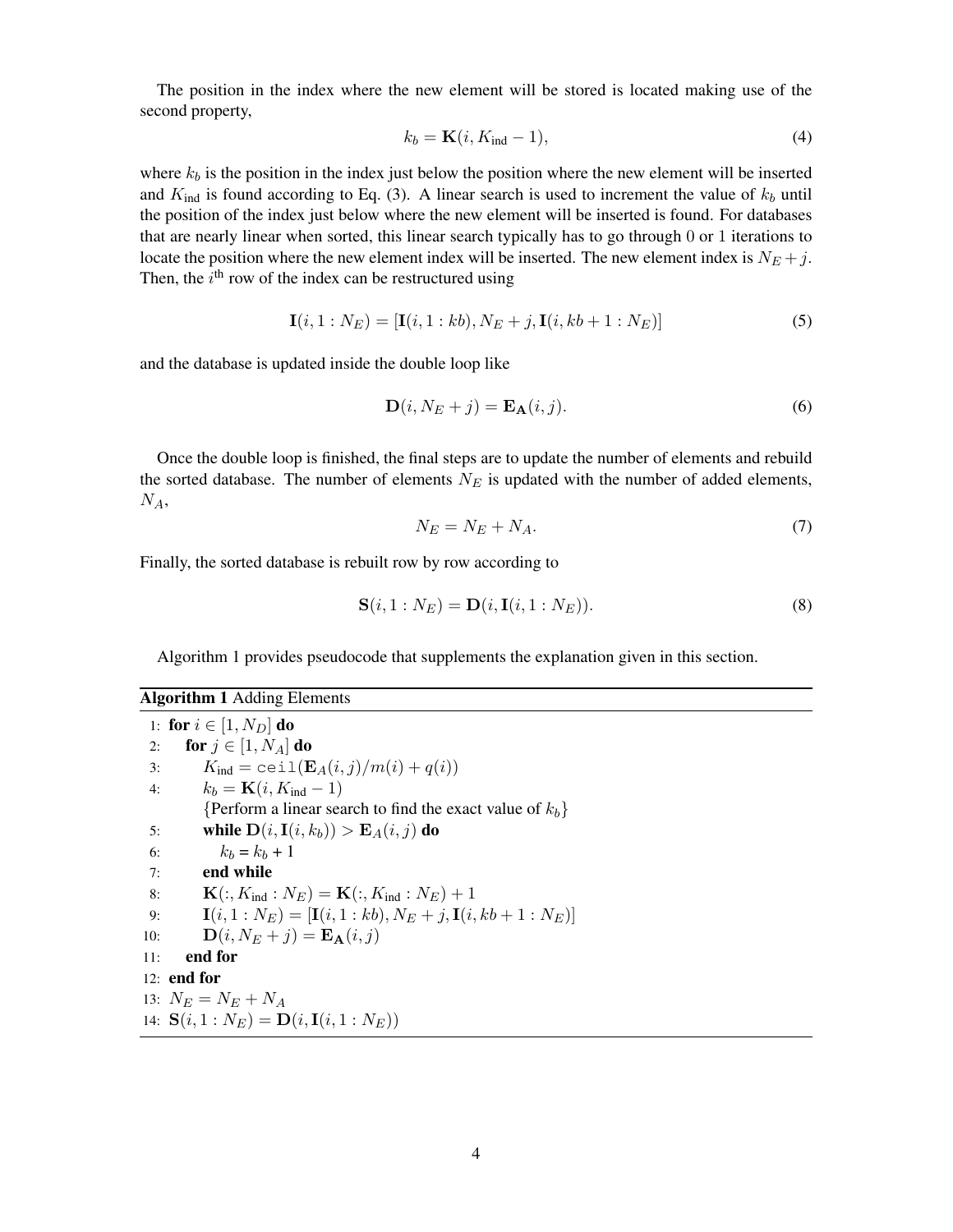#### REMOVING ELEMENTS

Removing elements from the database requires updating the four constituents of the NDKV. First, a double loop is implemented that updates the database, index, and k-vector tables. The outer loop is over the dimension and the inner loop is over the elements that are being removed. The outer loop will use index i where  $i \in [1, N_D]$  and the inner loop will use index j where  $j \in [1, N_R]$  where  $N_R$ is the number of elements being removed. Then, the sorted database is rebuilt by using the database and the index. As in the previous section, a MATLAB style convention will be used for indexing matrices.

The index and k-vector tables are updated by leveraging the two properties highlighted in the previous section. The first property is used to locate the positions in the  $k$ -vector tables where the changes need to be made:

$$
K_{\text{ind}} = \left[ \frac{\mathbf{E}_R(i,j)}{m(i)} + q(i) \right]
$$
  

$$
\mathbf{K}(:, K_{\text{ind}} : N_E) = \mathbf{K}(:, K_{\text{ind}} : N_E) - 1,
$$
 (9)

where  $E_R$  is the set of column vector elements to be removed. Equation (9) updates the k-vector tables.

Equation (10) shows how the second property is used to locate the position in the index where the element to be removed is currently stored,

$$
k_b = \mathbf{K}(i, K_{\text{ind}} - 1),\tag{10}
$$

where  $k_b$  is the position in the index at or just below the position where the element to be removed is stored and  $K_{ind}$  is found according to Eq. (9). A linear search is used to increment the value of  $k_b$  until the position of the index where the element to be removed is stored is found. For databases that are nearly linear when sorted, this linear search typically has to go through 0 or 1 iterations to locate the position where the element to be removed is located. Then, the  $i<sup>th</sup>$  row of the index can be restructured using

$$
\mathbf{I}(i, 1: N_E) = [\mathbf{I}(i, 1: k_b - 1), \mathbf{I}(i, k_b + 1: N_E), 0].
$$
\n(11)

A zero is added to the end of the index to avoid re-allocating memory.

Then, the database is updated inside the double loop following

$$
\mathbf{D}(i, \mathbf{I}(i, k_b)) = \text{NaN.}
$$
 (12)

Setting the elements to NaN instead of actually deleting them preserves the structure of the arrays leading to a more efficient management of the memory. Once the double loop is finished, the final steps are to update the number of elements and rebuild the sorted database. The number of elements is results in

$$
N_E = N_E - N_R. \tag{13}
$$

Finally, the sorted database is rebuilt row by row with

$$
\mathbf{S}(i,1:N_E) = \mathbf{D}(i,\mathbf{I}(i,1:N_E)).
$$
\n(14)

Algorithm 2 provides pseudocode that supplements the explanation given in this section.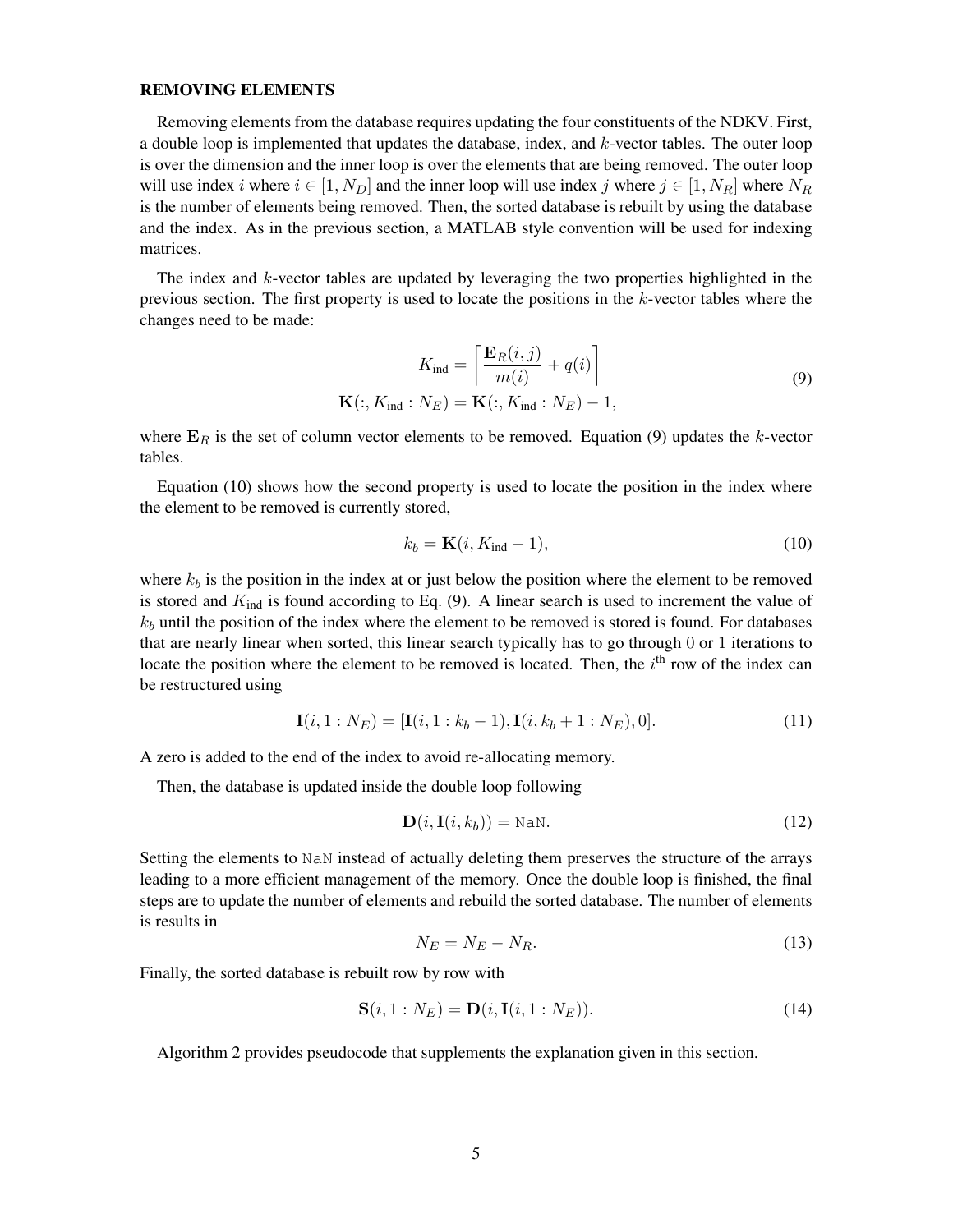#### Algorithm 2 Removing Elements

|     | 1: for $i \in [1, N_D]$ do                                              |
|-----|-------------------------------------------------------------------------|
| 2:  | for $j \in [1, N_R]$ do                                                 |
| 3:  | $K_{\text{ind}} = \text{ceil}(E_R(i, j)/m(i) + q(i))$                   |
| 4:  | $k_b = \mathbf{K}(i, K_{\text{ind}} - 1)$                               |
|     | {Perform a linear search to find the exact value of $k_b$ }             |
| 5:  | while $D(i, I(i, k_b)) > E_R(i, j)$ do                                  |
| 6:  | $k_b = k_b + 1$                                                         |
| 7:  | end while                                                               |
| 8:  | $k_b = k_b - 1$                                                         |
| 9:  | ${\bf K}(:, K_{\text{ind}}: N_E) = {\bf K}(:, K_{\text{ind}}: N_E) - 1$ |
| 10: | $I(i, 1 : N_E) = [I(i, 1 : k_b - 1), I(i, k_b + 1 : N_E), 0]$           |
| 11: | $\mathbf{D}(i,\mathbf{I}(i,k_h)) = \text{NaN}$                          |
| 12: | end for                                                                 |
|     | $13:$ end for                                                           |
|     | 14: $N_E = N_E - N_B$                                                   |
|     | 15: $S(i, 1 : N_E) = D(i, I(i, 1 : N_E))$                               |

### POTENTIAL FOR PARALLELIZATION

There is potential for the DNDKV to be implemented in parallel. Implementing the DNDKV in parallel would provide the capability to manage a database and search through that database at the same time. This would be equivalent to supporting row-locking as opposed to table-locking, an advantage of the InnoDB over the MyISAM storage engines in MySQL. Database management in parallel could be accomplished by creating two copies of the DNDKV structure. One set of threads/processors would work on adding and removing elements from the first copy of the database (database management), while the other set of threads/processors performed range searches on the second copy. When the first set of threads/processors was done modifying the first copy and the second set of threads/processors was done performing searches, the sets of threads/processors would swap the copy of the DNDKV that they were working on. Figure 1 graphically shows this idea using two different CPUs.

In Fig. 1, CPU 1 handles the search queries while CPU 2 handles the database management. CPU 2 works at maintaining the database until all the desired elements have been added or removed. Once this happens, the switch (center block) switches the copy of the database that CPU 1 and CPU 2 are working on. This allows the database to be updated and search queries to be performed simultaneously.

#### A DATABASE OF MISSIONS TO CELESTIAL BODIES

Reference [7] describes a newly created database of pre-computed missions to all known asteroids and comets. It includes 10 search dimensions, which are the departure date, arrival date,  $\Delta v$  required to depart from Earth,  $v_{\infty}$  at arrival, phase angle, Earth distance, solar elongation at arrival (Sun-Earth-probe angle), declination of the launch asymptote (DLA), approach angle (formed by the incoming  $v_{\infty}$  vector and the heliocentric velocity of the body), and time of flight. A similar database has been created to demonstrate the utility and power of the DNDKV. This database contains 20 million different missions. Figure 2 shows a histogram of the time it takes the DNDKV to find all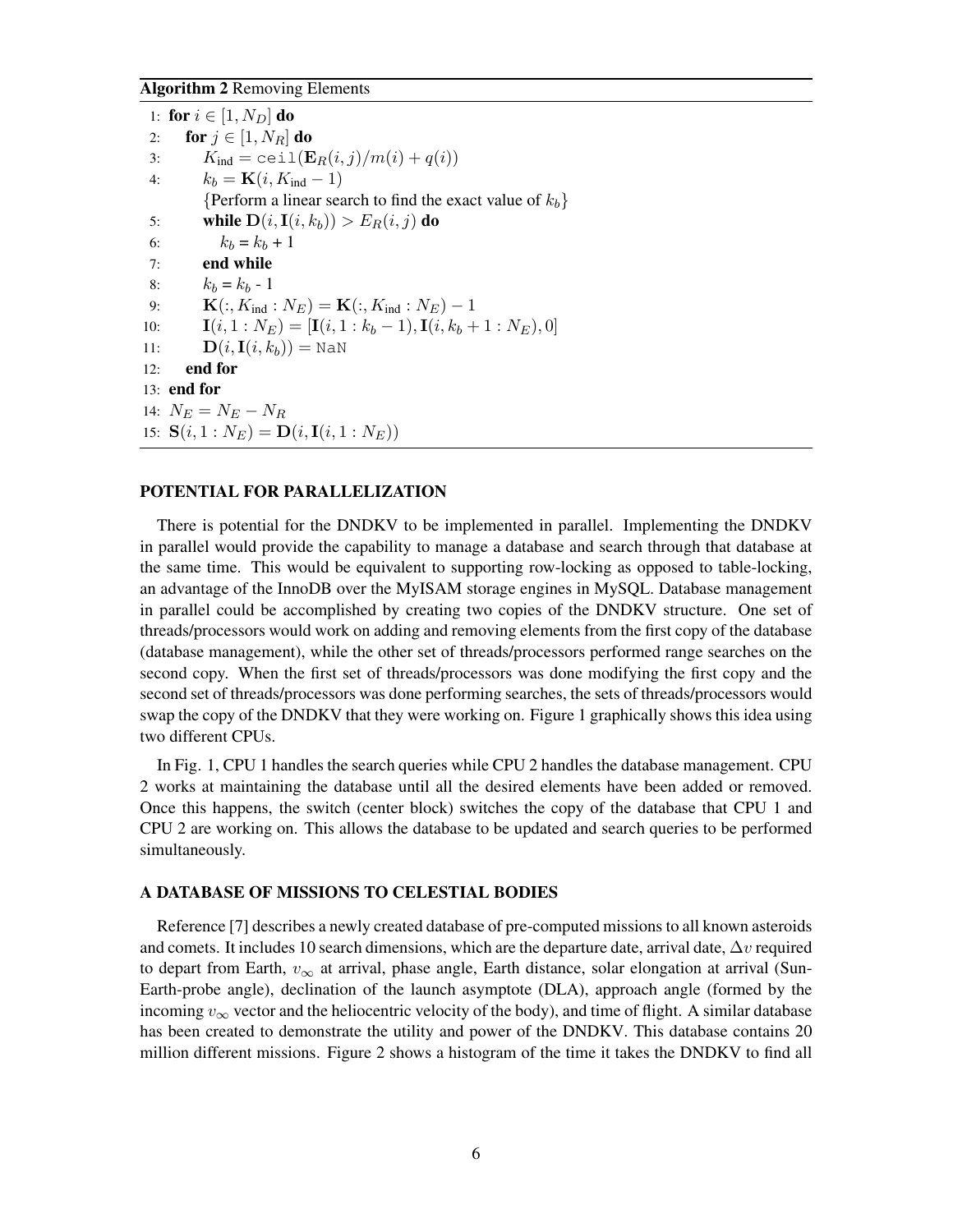

Figure 1: Parallel Database Management System

the elements within a randomly generated search query.

All times reported in the tables and figures in this section were calculated using the tic and toc functions in MATLAB. These tests were performed on a Windows 10 operating system. The computer used to run the tests had an Intel(R) Core(TM)  $i7$ -7700QM CPU running at 3.60GHz and 16.00 GB of RAM.

The average search time was 18.64 seconds and the standard deviation was 3.16 seconds. Figure 2 demonstrates the speed attainable by the NDKV. Moreover, the aforementioned search times were when searching with restrictions on all 10 dimensions. If restrictions are only placed on a few of the dimensions this search time becomes even faster. For example, random search queries on only two of the dimensions had an average search time of 5.73 seconds. Tables 1 and 2 compare the time it takes to rebuild the NDKV with the time it takes to add or remove elements respectively using the DNDKV.

Tables 1 and 2 compare the time it takes to add and remove elements using the DNDKV with the time it takes to completely rebuild the NDKV structure.

| Number of Elements Added   Rebuild Time (s)   Add Time (s) |                         |                         |  |
|------------------------------------------------------------|-------------------------|-------------------------|--|
| 10<br>100                                                  | 117.8<br>118.7<br>126.9 | 15.98<br>47.29<br>381.4 |  |

Table 1: Rebuilding the Database Versus Adding Elements to the Database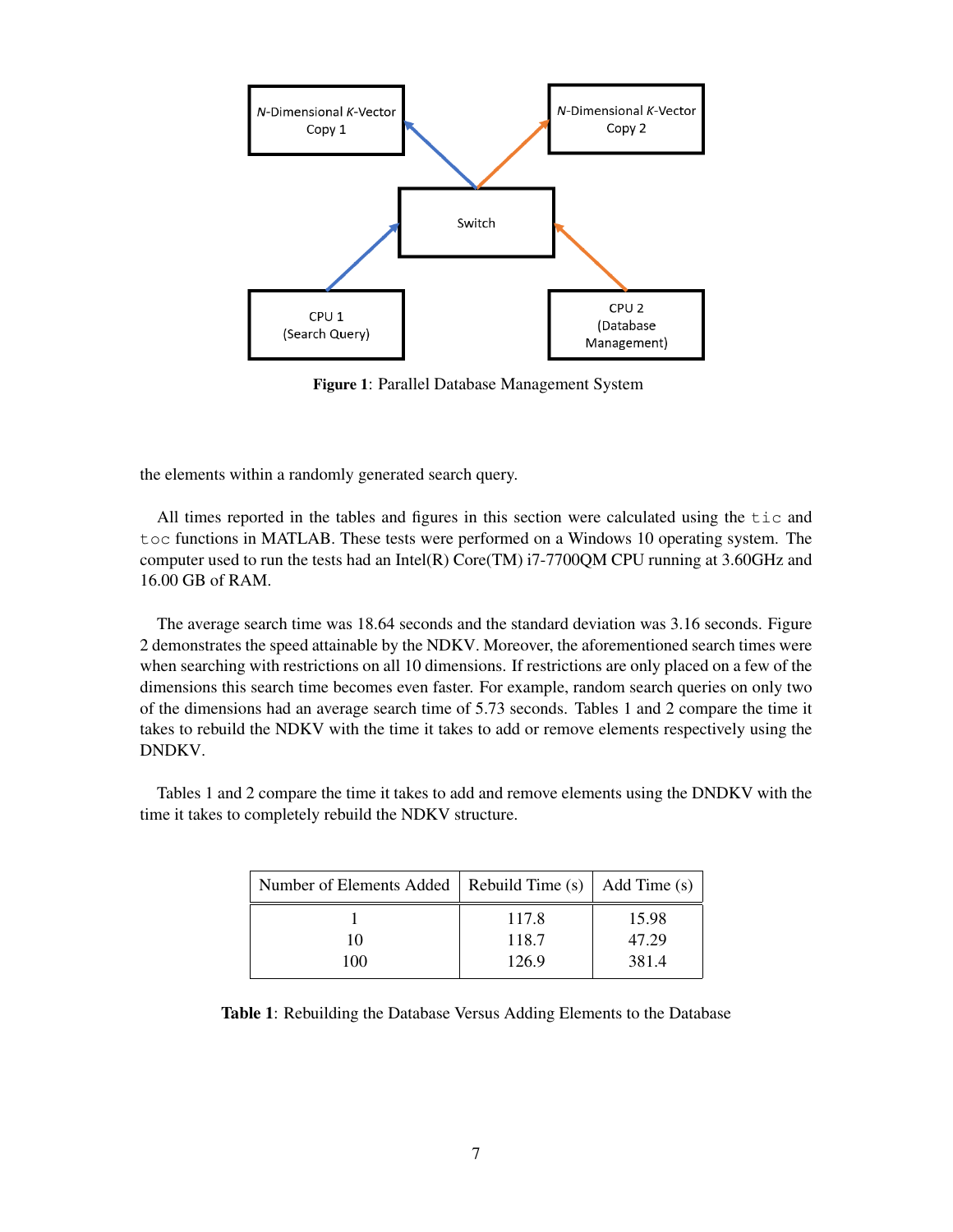

Figure 2: N-Dimensional K-Vector Search Time

| Number of Elements Removed   Rebuild Time (s)   Remove Time (s) |                         |                         |
|-----------------------------------------------------------------|-------------------------|-------------------------|
| 10<br>100                                                       | 115.2<br>114.6<br>113.9 | 14.73<br>46.54<br>372.2 |

Table 2: Rebuilding the Database Versus Removing Elements from the Database

Tables 1 and 2 show that using the DNDKV technique is faster than rebuilding the NDKV from scratch, provided that the number of elements being added or removed is sufficiently low. However, once the number of elements being added or removed becomes large enough, the time to rebuild the database actually takes longer than just rebuilding the NDKV from scratch. The exact number of elements at which rebuilding the NDKV from scratch becomes more computationally efficient than using the DNDKV is highly sensitive to the number of elements already in the database and where in the database the elements are being added or removed. The averages from a Monte Carlo simulation, like the on performed here, can help determine whether to completely rebuild the NDKV or use the DNDKV. However, this type of test will have to be performed for each database if the user wants to find the most computationally efficient solution.

Tables 1 and 2 also show that the DNDKV is most useful when only a few elements are added at a time. For example, if the sample database used here had ten elements added to it every hour, then the DNDKV is a perfect solution, because search queries on the database only have to be stopped for approximately 47 seconds every hour while the database updates.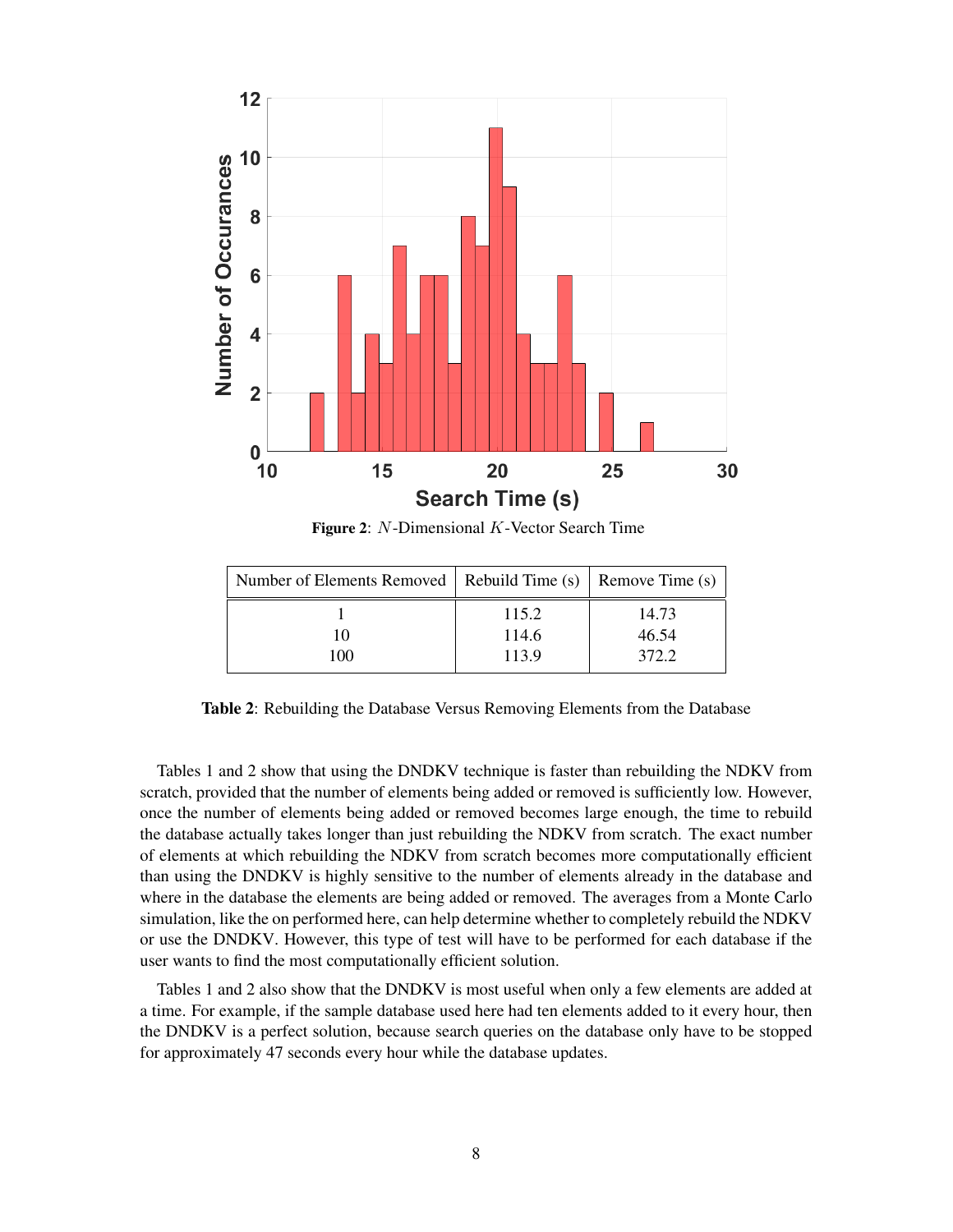#### PERFORMANCE OF THE DNDKV

Most production systems rely on structured query languages (SQL) for managing relational databases. In particular, MySQL is a very popular open-source engine that was developed more than 20 years ago. Therefore, it is important to compare the performance of the DNDKV to standard MySQL storage engines to fully assess the potential of the algorithm. The MySQL server used in the simulations is hosted on a MacBook Pro High Sierra, with an Intel(R) Core(TM) i7 CPU 3.1GHz and 16.00 GB of RAM. For consistency, the DNDKV queries are also run on this machine.

MySQL is written in C and C++ and currently supports several storage engines, each with different features. MyISAM is chosen over InnoDB to run the performance comparisons in this paper as it is often more efficient for reading from the database. MyISAM implements a B-Tree indexing system for fast database lookup, although the query optimizer ultimately decides whether to use indexing or not depending on the estimated cost of the B-Tree search compared to a full table scan.

There are three main operations to interact with a relational database: SELECT, DELETE, and INSERT/UPDATE. SELECT statements filter the database to find the records that satisfy certain search criteria and operates in read-only mode. DELETE and INSERT are used to remove and add records to the database, respectively, and UPDATE allows to modify specific records that are already present. When writing to the database either in DELETE or INSERT/UPDATE mode, the MySQL engine needs to update the corresponding index table and re-order the data in the table, just like the DNDKV algorithm needs to update the k-vector. Three different tests have been designed to compare the performance of the DNDKV compared to MySQL when operating in SELECT, DELETE, and INSERT/UPDATE modes:

• SELECT mode: Table 3 lists 10 different queries conceived to produce a diverse set of data intersections. Each query produces an increasing number of matches. For simplicity and without loss of generality, we restrict the queries to the departure and arrival dates, the time of flight (TOF), the departure  $\Delta v$ , the arrival  $v_{\infty}$ , and the approach angle  $\gamma$ , defined by the arrival  $v$ -infinity vector and the heliocentric velocity of the body:

$$
\gamma = \arccos\left(\frac{\mathbf{v}_{\infty} \cdot \mathbf{v}_{\text{bod}}}{||\mathbf{v}_{\infty}|| \, ||\mathbf{v}_{\text{bod}}||}\right).
$$

Figure 3 provides some insight into how the different queries intersect the data under consideration, using queries 2, 3, and 7 as examples.

- DELETE mode: all missions to certain asteroids will be deleted. The chosen asteroids are the first one in the database, and those that fall closer to the 25%, 50%, and 75% positions. Removing records in very different positions in the database exercises the data resorting carried out by both the DNDKV and MySQL.
- UPDATE mode: all fields except the object ID and the dates will be set to zero for the first record and those that fall closer to the 25%, 50%, and 75% positions. The UPDATE mode is chosen over INSERT because the latter will always append records at the end of the table, whereas the former forces the storage engine to modify the indexes in the case of MySQL or the k-vector in the case of the DNDKV.

Since the performance of each operation depends strongly on the size of the database, the test database has been split databases of increasing size to assess how each database engine is affected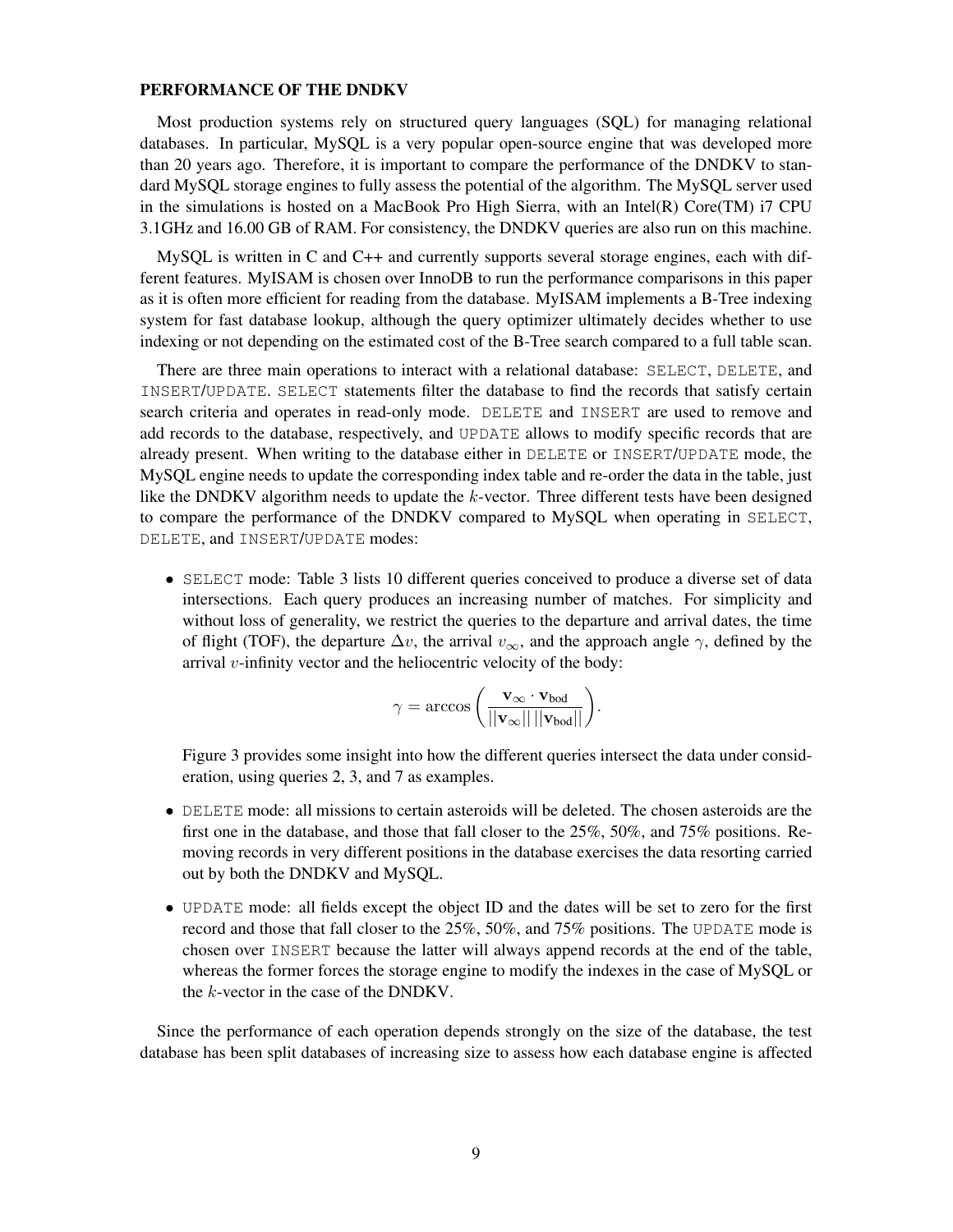| Id             | Matches<br>$(\%)$ | Departure date<br>(MJD) | Arrival date<br>(MJD) | <b>TOF</b><br>(days) | $\Delta v_{\rm dep}$<br>(km/s) | $v_{\infty, arr}$<br>(km/s) | Appr. ang.<br>$(\text{deg})$ |
|----------------|-------------------|-------------------------|-----------------------|----------------------|--------------------------------|-----------------------------|------------------------------|
| 1              | 0.02              |                         |                       | $= 300$              | < 5                            |                             |                              |
| $\overline{2}$ | 0.78              | (59500, 63500)          | (63000, 65000)        | (300, 2500)          | (1,6)                          | (5, 15)                     | (50, 150)                    |
| 3              | 3.66              | (62000, 62400)          | (62500, 64000)        |                      |                                |                             |                              |
| 4              | 4.78              | > 64500                 | < 70000               | (100, 1440)          | < 7                            | < 10                        | >120                         |
| 5              | 10.95             |                         | ${}< 68000$           | < 1500               |                                | < 5                         |                              |
| 6              | 31.96             |                         | (65000, 70000)        |                      |                                |                             | (90, 170)                    |
| 7              | 38.76             |                         |                       | (365, 1461)          | (3, 9)                         | (1, 10)                     |                              |
| 8              | 71.38             | > 60000                 |                       |                      | > 6                            |                             |                              |
| 9              | 78.34             |                         |                       |                      |                                | (5, 15)                     | >100                         |
| 10             | 86.41             |                         |                       | < 1461               |                                |                             |                              |

Table 3: Definition of the test queries

by this factor. Table 4 describes each test database, which has been generated by randomly sampling asteroids from the master database in [7] until the database reached the requested size.

| Database Id | Records   | Data Size (MB) | Index Size (MB) | Total Size (MB) |
|-------------|-----------|----------------|-----------------|-----------------|
| $DB-A$      | 20,000    | 1.01           | 2.30            | 3.31            |
| $DB-B$      | 63,246    | 3.20           | 7.23            | 10.43           |
| $DB-C$      | 200,000   | 10.11          | 22.78           | 32.89           |
| DB-D        | 632,456   | 31.97          | 72.05           | 104.02          |
| $DB-E$      | 2,000,000 | 101.09         | 227.88          | 328.97          |
|             |           |                |                 |                 |

Table 4: Description of the test databases

The random sampling from the master database ensures that the data in each database is equally distributed, as proven in Fig. 4.

#### **SELECT** Statements

The performance of the NDKV when filtering data is compared to MySQL by running the queries in Table 3 on all the databases in Table 4. For each database size, the relative of speedup of NDKV with respect to MySQL is presented in Fig. 5. Depending on the query parameters, the NDKV show speedups of more than a factor 6. The intersection process when using the NDKV is more sensitive to the size of the database than MySQL. This apparent performance loss can potentially be alleviated, at least partially, when working with a C/C++ version of the NDKV that accelerates the intersection step.

Query 10 exhibits the best relative performance and it corresponds to a search with constraints on only one parameter. Intuitively, searching along one unique dimension is extremely easy for the NDKV because the underlying data sorting. As more variables are to be intersected, the computational cost will increase. Queries 3 and 5 follow in terms of performance improvements with two and three intersected variables, respectively.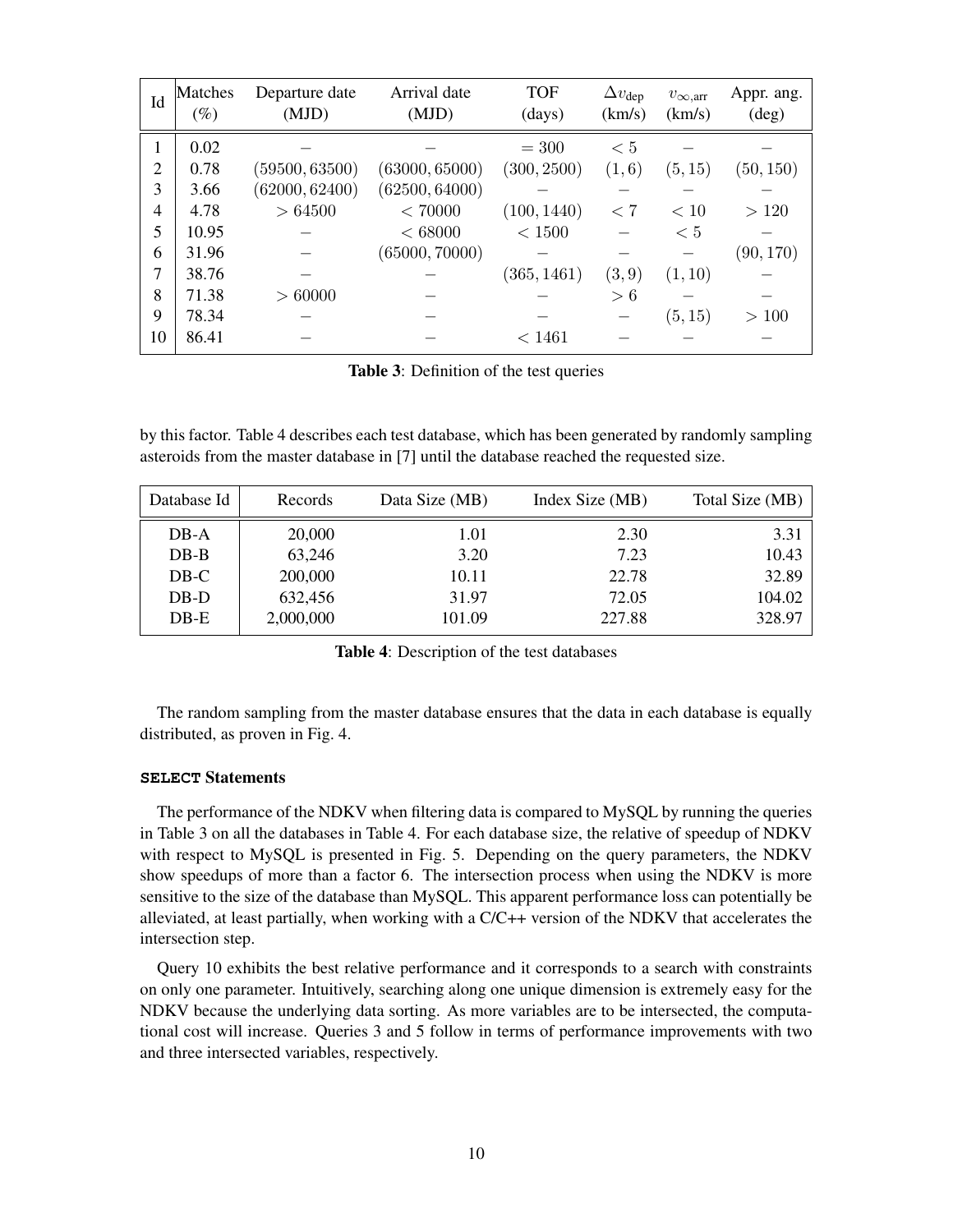

Figure 3: Visualization of queries 2, 3, and 7 intersecting the data

The case of Query 1 is interesting because it shows how MySQL is more efficient when resolving equality constraints. In particular, the index on the time-of-flight variable allows MySQL to access the table by reference rather than by scanning, reducing the estimated cost by a factor of 45. This is a good example of the improvements in the performance that the optimizer can potentially introduce when choosing the right use of the indexes. There are, however, some situations in which conservative cost estimates make the optimizer decides to use an index while a direct scan of the table would be more efficient. This phenomenon explains the relatively poor performance of MySQL when resolving Query 4 for the first and last database sizes.

#### **DELETE** Statements

Figure 6 compares the performance of the DELETE calls. MySQL outperforms the current implementation of the NDKV because of the intrinsic cost of updating the  $k$ -vector. The latter algorithm is again more sensitive to the size of the database, resulting in performance drops as the number of elements in the table increases.

#### **UPDATE** Statements

Being both "write" operations, the relative performance of the UPDATE calls is similar to the DELETE calls. Figure 7 shows that MySQL might be several orders of magnitude faster than the NDKV as the database size increases.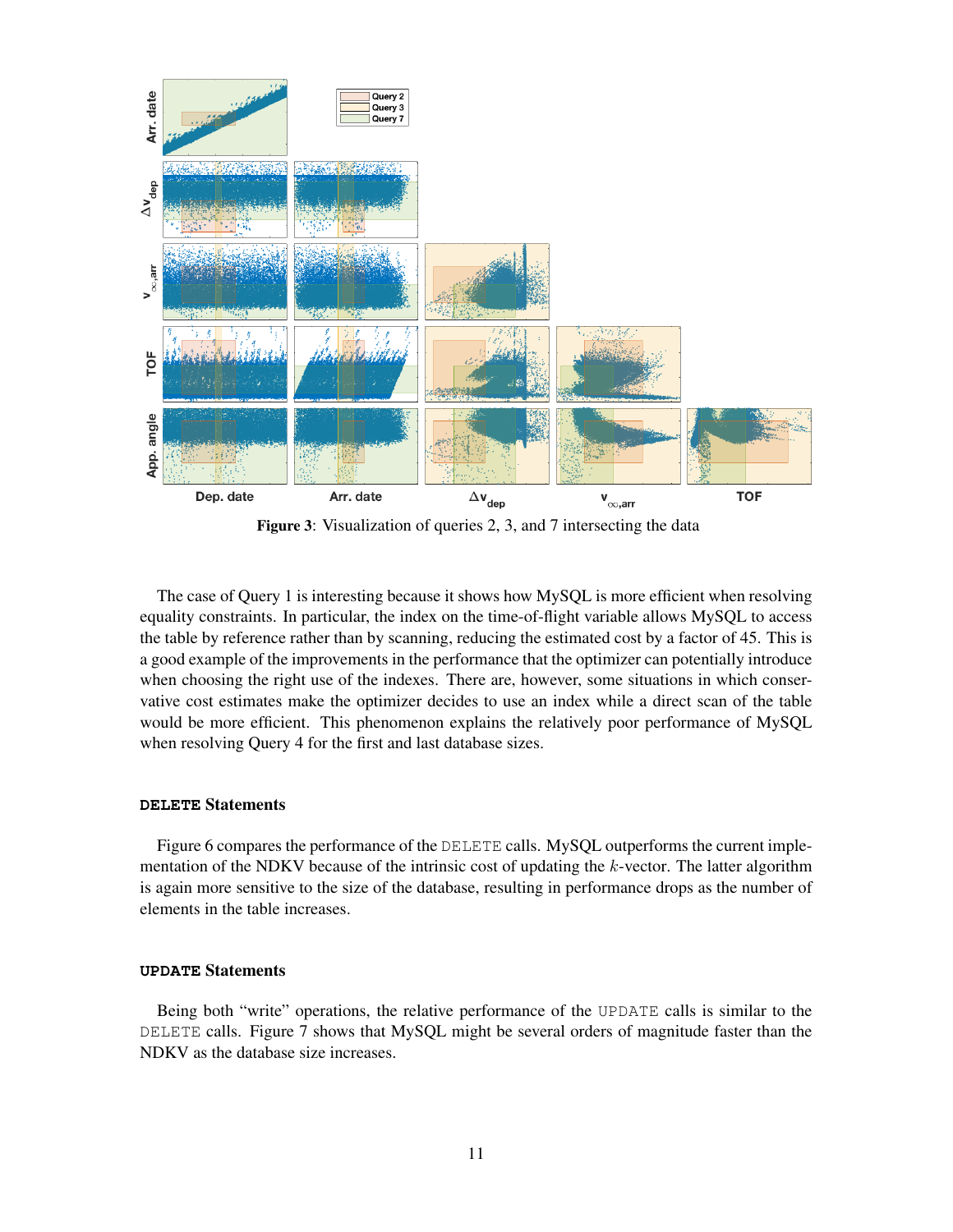

Figure 4: Relative distribution of records in the test databases



Figure 5: Speedup of the NDKV compared to MySQL's SELECT mode

### SUMMARY AND FUTURE WORK

In summation, the dynamic  $n$ -dimensional  $k$ -vector (DNDKV) is a powerful technique that extends the NDKV to databases that have elements added or removed over time. This increases sig-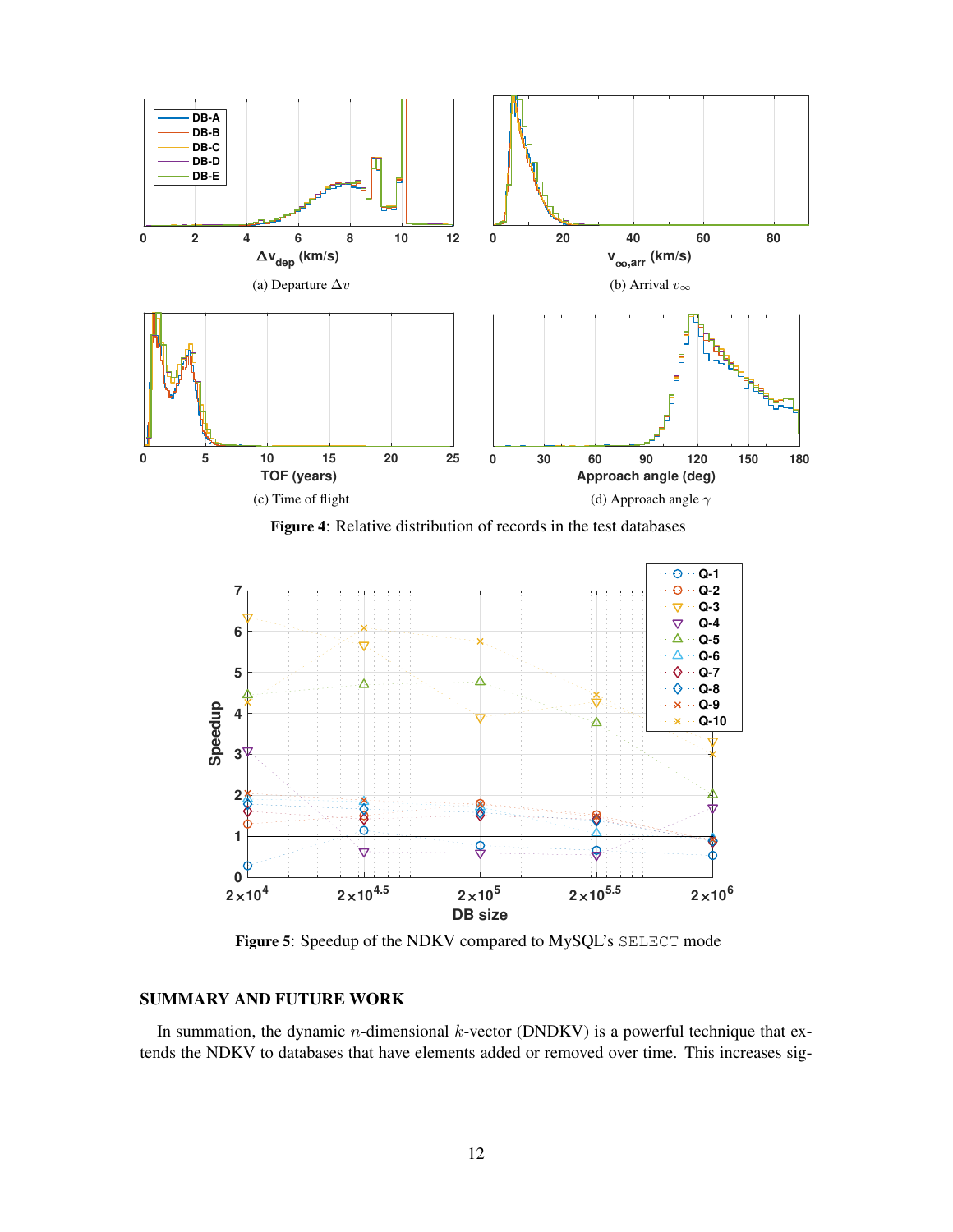

Figure 6: Speedup of the NDKV compared to MySQL's DELETE mode



Figure 7: Speedup of the NDKV compared to MySQL's UPDATE mode

nificantly the range of applications of the NDKV as it is now an appealing alternative for managing dynamic databases. The DNDKV is most useful when the updates to the database are frequent, but only have a few elements being added or removed. Moreover, the elements being added to the database must fall within the current range of the k-vector tables.

Performance tests suggest that important improvements in the performance of search queries can be expected when comparing the NDKV with state-of-the-art production engines like MySQL. Statements that modify the database are still more costly but, for read-intense applications, overall performance gains should be expected.